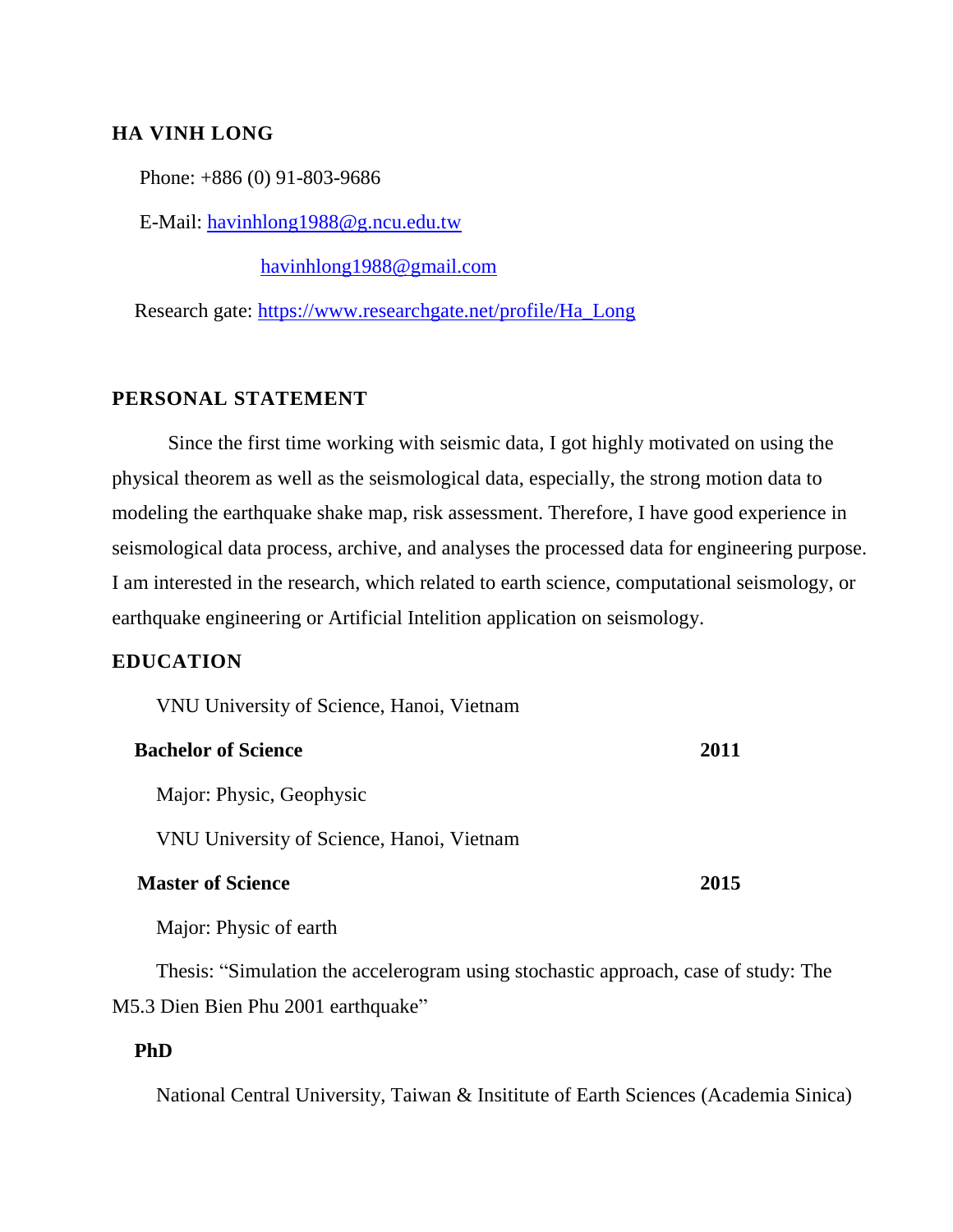# **3 rd year PhD student Current**

# **AWARDS**

No

# **WORKING EXPERIENCE**

# **Earthquake monitoring department, Institute of Geophysics, VAST, Vietnam 2010 - 2018**

- + Routine data processing, data analysis,
- + Researcher on triggered seismicity, seismology and seismotechtonic.

# **Regional Integrated Multi-Hazard Early Warning System for Africa and Asia, Asian Institute of Technology, Thailand / Training on job 8/2011-5/2012**

- + Seismic data processing,
- + Tsunami assessment and modeling,
- + Earthquake risk assessment.

# **PUBLICATION**

Cao Dinh Trieu, Cao Dinh Trong, Le Van Dung, Thai Anh Tuan, Dinh Quoc Van,. Triggered Earthquake Study in Tranh River No. 2 (Vietnam) Hydropower Reservoir,

Journal of the Geological Society of India 84(3):319-325 (2014) DOI:

# [10.1007/s12594-014-0135-x](https://www.researchgate.net/deref/http%3A%2F%2Fdx.doi.org%2F10.1007%2Fs12594-014-0135-x?_sg%5B0%5D=jrV90Tkh2c7bBef4FOnwlKHv3NQ4td6sBp5mqExUJQK7wWzQhpHJZ97xDWSowKXDCGn3iDBRPAep_q4_8Fa3HS2y8A.8pEMf41AKD3zG6um4FJyz7eyeK8tAicfPMViK4t2DlyU_OYE0rjVNUVyPISCj1FHNEijJtu-pCdvif77k_fxSQ)

# **LANGUAGES**

- + Vietnamese– native language
- + English– speak fluently and read/write with high proficiency
- + Mandarin– speak with basic competence

# **SKILLS**

+ Programing: Fortran/Matlab/python